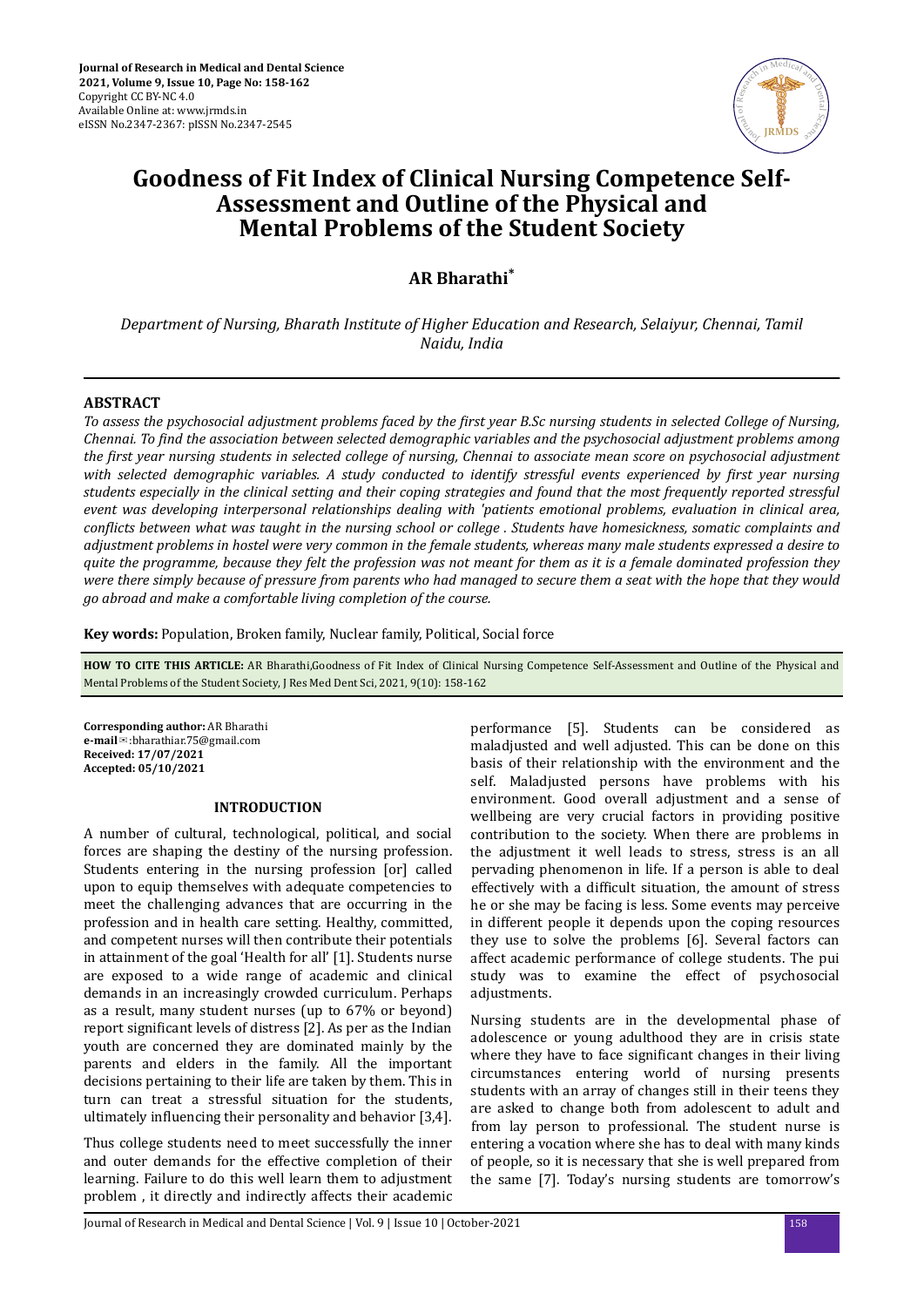nurses" Nurses are expected to provide holistic care to individuals and families. In the course of training to be a nurse, the student is exposed to a multitude of stressors. Conducted a study on psycho social and educational problems for under graduate university nursing students this study of a representative sample of 1257 first year the study aimed to determine psychosocial and educational problems for under graduate university student A descriptive exploratory design was utilized in this study setting. The study was structured questionnaire include socio demographic characteristics including students age, sex, academic year. Second Kessler psychological distress Scale. It was used to measure of student distress, social, psychological and educational problems. Undergraduate nursing students have educational, social problems and psychological distress in addition a lot of psychological problems as anxiety, depression & academic problems.

They have to take up the responsibility for giving patient care in various situations adolescents who are healthy want to help others and want to assume responsibility. For this these adolescent students for nursing should have good adjustment among themselves and to the environment [8-11].

A study conducted to identify stressful events experienced by first year nursing students especially in the clinical setting and their coping strategies and found that the most frequently reported stressful event was developing interpersonal relationships dealing with 'patients emotional problems,evaluationin clinical area, conflicts between what was taught in the nursing school or college [12,13]. Students have homesickness, somatic complaints and adjustment problems in hostel were very common in the female students, whereas many male students expressed a desire to quite the programme, because they felt the profession was not meant for them as it is a female dominated profession they were there simply because of pressure from parents who had managed to secure them a seat with the hope that they would go abroad and make a comfortable living completion of the course.

## **MATERILAS ANS METHODS**

This chapter comprise of research approach and design, variables, research settings, population, sample, sample size, sample technique, criteria for selection, description of tool, ethical consolation procedure for data collection and plan for data analysis.

## **Research approach**

A quantitative approach was for assessing psychosocial adjustment problems of adults in selected college.

## **Research design**

The research design adapted in this study was descriptive research design.

#### **Demographic variable**

Age, religion, number of sibling, birth order ,type of family, medium of instruction, type of accommodation.

### **Setting**

The study conduct in 38 students from 1st Year B.Sc Nursing were Balaji hospitalcollege of nursing , Kancheepuram district selected as samples setting was chosen on the basis of feasibility in terms of availability of adequate samples and the cooperation extended by the management.

Accessible population constitutes of all adult who were available during data collection period in selected college, kancheepuram district.

#### **Sample**

Study sample comprise of all the adult who fulfilled the inclusion criteria.

#### **Sample size**

The sample size for this study is composed 38 members only.

#### **Inclusion criteria**

B.Sc Nursing 1 year student.

### **Exclusion criteria**

Adult who are absent during the time of data collection.

## **Description of tool**

After an extensive review of literature and discussion with the experts the following tools are prepared to collect data.

Section A: Demographic variables consist of age, Religion, Number of siblings, Birth order, Types of family, Medium of instruction, Types of accommodation.

Section B: Self structured Tool to assess the level of psychosocial adjustment problems.

## **Ethical considerations**

The study was conducted after the approval of the Institutional Ethical Committee of Balaji hospital and College. BIHER informed consent was obtained from each study participant after giving full information about the study. Anonymity was assured to each participant and maintained by the researcher.

#### **Statistical analysis**

Collected data was analyzed by descriptive statistics. The descriptive statistics included mean percentage to assess the psychosocial adjustment problems among 1st year B.Sc (Nursing) students. Chi-square was used to find out association between psychosocial adjustments problems among 1st year B.Sc (Nursing) students with selected demographic.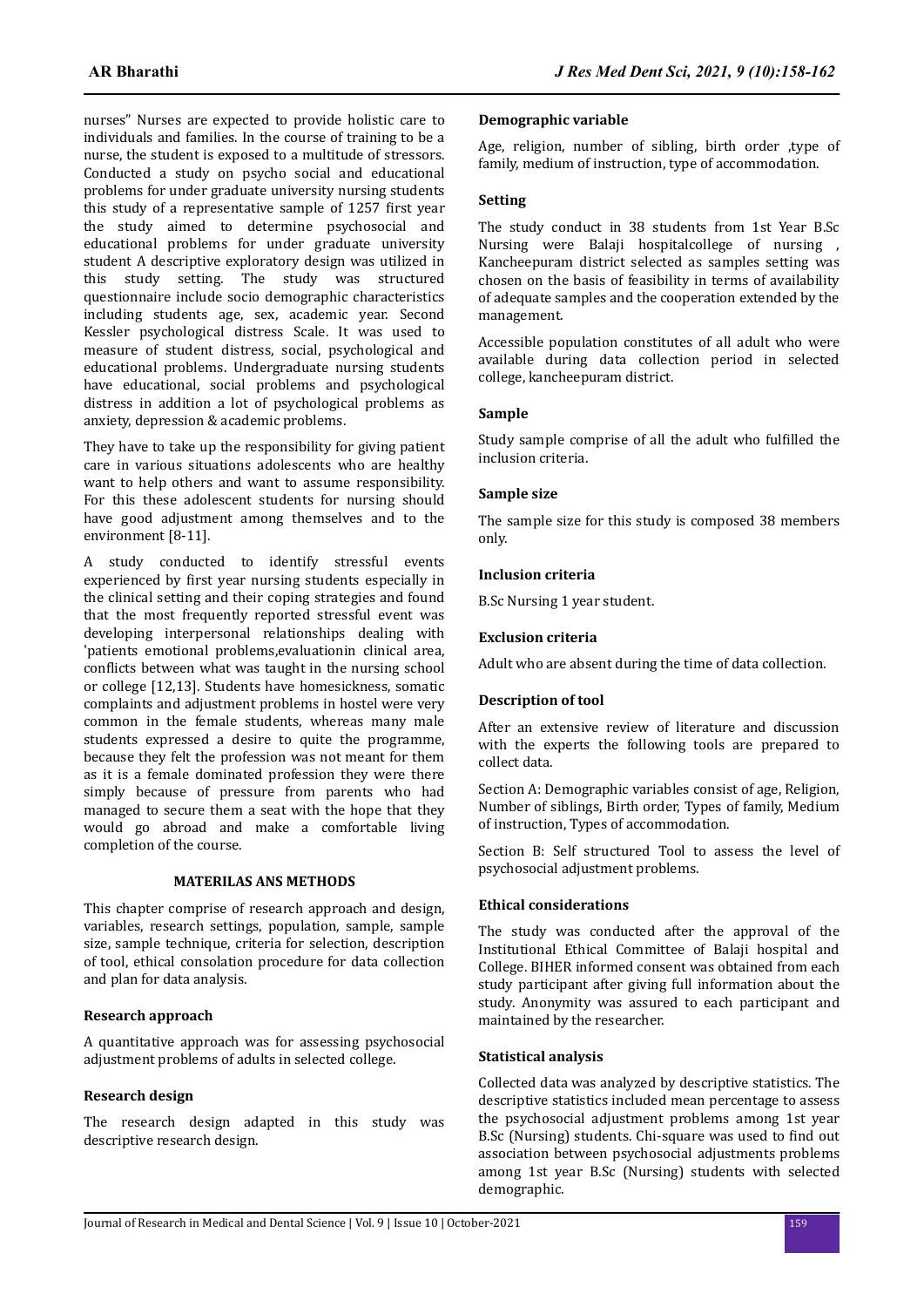#### **RESULTS**

Data collected from 38 Adolescents in selected college from Balaji hospital, to assess the knowledge of psycho social adjustment problem among adolescents have been

analysed and tabulated according to plan for data analysis and are interpreted under the following headings (Table 1).

# **Table 1: Frequency and percentage distribution of demographic variables of ^3% N1O& N= 38.**

| S.no             | Demographic variables  |               | <b>Selected Group</b> |            |  |
|------------------|------------------------|---------------|-----------------------|------------|--|
|                  |                        |               | Frequency             | Percentage |  |
| $\,1\,$          | Age                    | 17 years      | $\mathbf{1}$          | 2.63%      |  |
|                  |                        | 18 years      | 29                    | 76.31%     |  |
|                  |                        | 19 years      | $\, 8$                | 21%        |  |
|                  |                        | 20 Years      | $\pmb{0}$             | ÷.         |  |
| $\overline{2}$   | Religion               | Hindu         | 31                    | 81.50%     |  |
|                  |                        | Christian     | $\sqrt{5}$            | 13.10%     |  |
|                  |                        | Muslim        | $\overline{2}$        | 5.20%      |  |
|                  |                        | Others        | $\boldsymbol{0}$      | $0\%$      |  |
| 3                | Number of siblings     | One           | $\, 8$                | 21%        |  |
|                  |                        | Two           | $17\,$                | 44.70%     |  |
|                  |                        | Three & above | 9                     | 23.68%     |  |
|                  |                        | None          | $\boldsymbol{0}$      | $0\%$      |  |
| $\overline{4}$   | Birth order            | First         | 19                    | 50%        |  |
|                  |                        | Second        | $11\,$                | 28.94%     |  |
|                  |                        | More than two | $\, 8$                | 21.05%     |  |
| 5                | Types of family        | Nuclear       | 27                    | 71%        |  |
|                  |                        | Joint         | $\overline{7}$        | 13.42%     |  |
|                  |                        | Broken        | $\overline{4}$        | 10.52%     |  |
|                  |                        | Single parent | $\boldsymbol{0}$      | $0\%$      |  |
| $\boldsymbol{6}$ | Medium of instruction  | Tamil         | 24                    | 63.15%     |  |
|                  |                        | English       | 13                    | 34.21%     |  |
|                  |                        | Malayalam     | $1\,$                 | 2.63%      |  |
| $\sqrt{7}$       | Types of accommodation | Home          | 23                    | 60.52%     |  |
|                  |                        | Hostel        | 15                    | 39.47%     |  |
|                  |                        |               |                       |            |  |

With regards to age in study group the adult 29 (76.31%) were 18 years, 8 (21%) were 19 years, and l (2.63%) were 17 years. In term of religion, in study group the adolescents 31 (81.5%) were Hindu, 5 (13.1%) were Christian, 2 (5.2%) were Muslim, and 0 (0%) was others. With respect to no of siblings in study group 17 (44.7%) were had two, 9 (23.68%) were had three and above, 8 (21%) were had one, and 4 (10.52%) were had none. In term of birth order in study the adolescents 19 (50%) were first, 11 (28.94%) were second, and 8 (21.05%) were more than two. In term of family type in study group the adolescents 27 (71%) were nuclear family, 7 (13.42%) were joint family, 4 (10.52%) were single parent family, and 0 (0%) were broken family. With respect to medium of instruction in study group the adolescents 24 (63.15%) were Tamil, 13 (34.21%) were English, 1 (2.63%) were Malayalam. With respect to type of accommodation in study group the adolescents 23 (60.52%) were Home, 15 (39.47%) were Hostel (Table 2).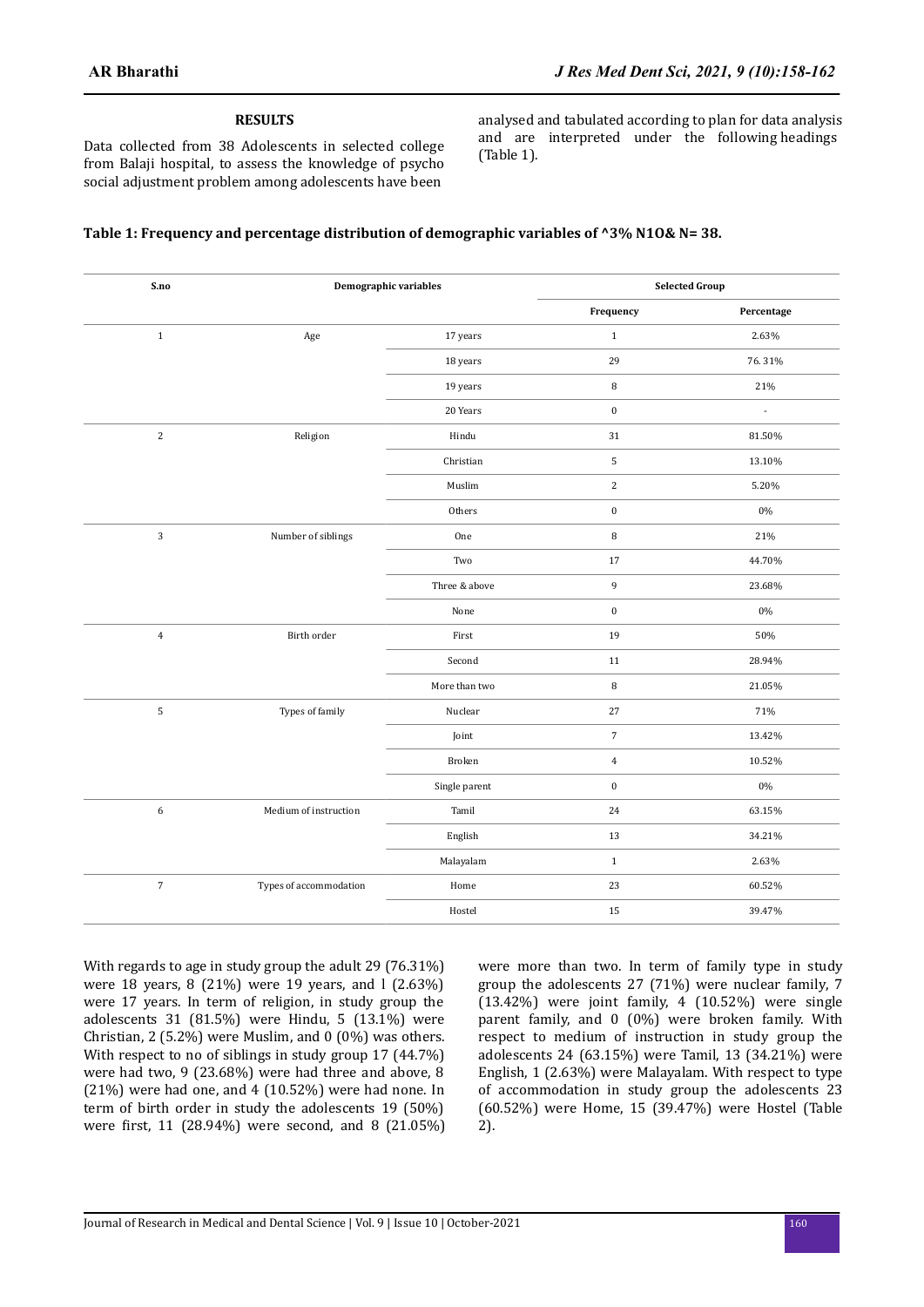| s no           | Demographic variables |               | Psychosocial adjustment category |                                                                                             |                        |                  | Chi square         |
|----------------|-----------------------|---------------|----------------------------------|---------------------------------------------------------------------------------------------|------------------------|------------------|--------------------|
|                |                       |               | Not adjusted                     | <b>Adjusted to some</b><br>extend                                                           | Moderately<br>adjusted | Well adjusted    |                    |
| $\,1\,$        | Age                   | 17 years      | 10                               | $\pmb{0}$                                                                                   | $\pmb{0}$              | $1\,$            | $X2 = 0.15 df = 9$ |
|                |                       | 18 tears      | $\circ$                          | $\boldsymbol{0}$                                                                            | 8                      | 21               | P-16.52            |
|                |                       | 19years       | $\boldsymbol{0}$                 | $\boldsymbol{0}$                                                                            | $\sqrt{2}$             | 6                |                    |
|                |                       | 20 years      | $\pmb{0}$                        | $\pmb{0}$                                                                                   | $\pmb{0}$              | $\boldsymbol{0}$ |                    |
| $\sqrt{2}$     | Religion              | Hindu         | $\boldsymbol{0}$                 | $\boldsymbol{0}$                                                                            | $\sqrt{ }$             | 24               | $X2 = 3.15 df = 9$ |
|                |                       | Christian     | $\boldsymbol{0}$                 | $\pmb{0}$                                                                                   | $\sqrt{2}$             | $\overline{4}$   | p=16.52            |
|                |                       | Muslim        | $\boldsymbol{0}$                 | $\pmb{0}$                                                                                   | $\,1\,$                | $\boldsymbol{0}$ |                    |
|                |                       | Others        | $\boldsymbol{0}$                 | $\boldsymbol{0}$                                                                            | $\pmb{0}$              | $\boldsymbol{0}$ |                    |
| 3              | Number of siblings    | One           | $\boldsymbol{0}$                 | $\boldsymbol{0}$                                                                            | $\sqrt{2}$             | 8                | $X2 = 2.61 df = 9$ |
|                |                       | Two           | $\boldsymbol{0}$                 | $\boldsymbol{0}$                                                                            | $\boldsymbol{6}$       | 10               | p=16.52            |
|                |                       | Three & above | $\boldsymbol{0}$                 | $\boldsymbol{0}$                                                                            | $\sqrt{2}$             | 6                |                    |
|                |                       | None          | $\boldsymbol{0}$                 | $\boldsymbol{0}$                                                                            | $\boldsymbol{0}$       | $\overline{4}$   |                    |
| $\overline{4}$ | Birth order           | First         | $\boldsymbol{0}$                 | $\pmb{0}$                                                                                   | $\boldsymbol{6}$       | 13               | X2=6.416 df=6      |
|                |                       | Second        | $\bf{0}$                         | $\boldsymbol{0}$                                                                            | $\pmb{0}$              | 11               | p=12.59            |
|                |                       | More than two | $\boldsymbol{0}$                 | $\boldsymbol{0}$                                                                            | $\overline{4}$         | $\overline{4}$   |                    |
| $\sqrt{5}$     | Types of family       | Nuclear       | $\boldsymbol{0}$                 | $\boldsymbol{0}$                                                                            | $\boldsymbol{6}$       | $2\sqrt{1}$      | X2=1.21 df=9       |
|                |                       | Joint         | $\boldsymbol{0}$                 | $\boldsymbol{0}$                                                                            | $\sqrt{3}$             | $\overline{4}$   | p=16.52            |
|                |                       | Broken        | $\boldsymbol{0}$                 | $\pmb{0}$                                                                                   | $\boldsymbol{0}$       | $\boldsymbol{0}$ |                    |
|                |                       | Single parent | $\boldsymbol{0}$                 | $\boldsymbol{0}$                                                                            | $\,1\,$                | 3                |                    |
| $\sqrt{6}$     | Medium of             | Tamil         | $\boldsymbol{0}$                 | $\pmb{0}$                                                                                   | $\overline{4}$         | 20               | $X2 = 4.01 df = 6$ |
|                | instruction           | English       | $\boldsymbol{0}$                 | $\boldsymbol{0}$                                                                            | $\boldsymbol{6}$       | $\overline{7}$   | p=12.59            |
|                |                       | Malayalam     | $\boldsymbol{0}$                 | $\boldsymbol{0}$                                                                            | $\boldsymbol{0}$       | $\,1\,$          |                    |
| $\sqrt{7}$     | Types of              | Home          | $\boldsymbol{0}$                 | $\boldsymbol{0}$                                                                            | $\boldsymbol{6}$       | 17               | X2=0.001 df=3      |
|                | accommodation         | Hostel        | $\bf{0}$                         | $\pmb{0}$                                                                                   | $\overline{4}$         | 11               | $P = 7 - 82$       |
|                |                       |               |                                  | *significant at p<0.05; **highly significant at p<0.01; ***very significant at p<0.001      |                        |                  |                    |
|                |                       |               |                                  | The analysis reveals that there is no significant associations of any demographic variables |                        |                  |                    |

## **Table 2: Association of pre-test level of psychosocial adjustment with their selected demographic variables in study group.**

## **DISCUSSION**

This chapter deals with the discussion of the results of the data analyzed based on the objectives of the study. The problem stated is "Pre experimental research study on a descriptive study to assess the psychosocial adjustment problems among 1st year B.Sc Nursing students in selected college of nursing. The research design adopted in the study was pre experimental.it was decided to do the study with 38 samples. The study was done among adult in selected College of Nursing, Chennai. With regards to age in study group the adolescents 29 (76.31 %) were 18 years, 8 (21%) were 19 years, 1(2.63%) were 17 years, and 0 (0%) were 20 years. In term of religion, in study group the adolescents 31 (81.5%) were Hindu, 5 (13.1%) were Christian, 2  $(5.2%)$  were Muslim, and 0  $(0%)$  was others. With respect to no of siblings in study group 17 (44.7%) were had two, 9 (23.68%) were had three and above, 8 (21%) were had one, and 4 (10.52%) were had none [14,15].

In term of birth order in study the adolescents 19 (50%) were first, 11 (28.94%) were second, and 8 (21.05%) were more than two. In term of family type in study group the adolescents 27 (71%) were nuclear family, 7 (13.42%) were joint family, 4 (10.52%) were single parent family, and 0 (0%) were broken family. With respect to medium of instruction in study group the adolescents 24 (63.15%) were Tamil, 13 (34.21%) were English, 1 (2.63%) were Malayalam. [16] With respect to type of accommodation in study group the adolescents 23 (60.52%) were Home, 15 (39.47%) were Hostel.

Psychosocial adjustment problems can be defined as the adaptive task of managing upsetting feelings and frustrations aroused by the illness, and preserving an emotional balance. If people experience psychosocial problems, it may lead to maladaptive, unhealthy interpersonal networks, human relationships, social connection, and social malfunctioning. Adjustment to and within self means self-understanding and acceptance, a proper insight into needs, attitudes and values,